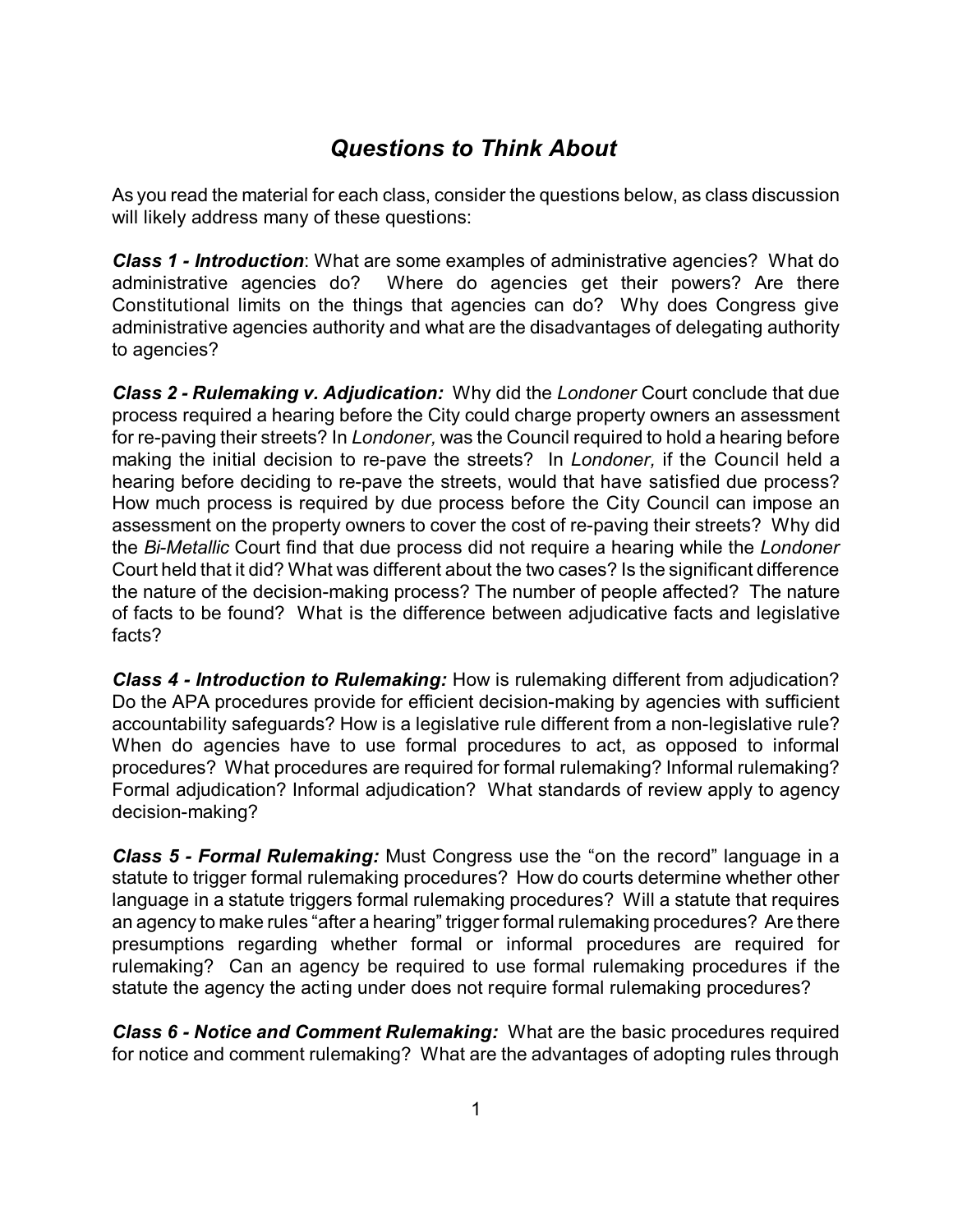notice and comment procedures? Is the notice and comment process significantly quicker than the legislative process? Why or why not? Can agencies make changes to rules between the proposed rulemaking stage and final rulemaking, or must they start over to make changes? When is a final rule a "logical outgrowth" of a proposed rule? Why should courts require final rules to be "logical outgrowths" of proposed rules? If agencies decide to make significant changes to proposed rules after publishing the rules, what options do they have if they want to avoid challenges to the final rules? How might agencies have changed the manner in which they write proposed rules in light of the *Chocolate Milk* case and similar cases?

*Class 7 - Hard Look Arbitrary and Capricious Review* : What standard of judicial review applies to review of agency factual determinations made in the context of formal rulemaking or adjudication? Informal rulemaking or adjudication? What is the difference between the traditional arbitrary and capricious standard and the "hard look" arbitrary and capricious standard? Why did the *State Farm* Court decide that the Department of Transportation acted arbitrarily and capriciously when it rescinded Standard 208? How does a court determine what factors and alternatives are relevant for agencies to consider when making decisions? If a court finds that an agency's decision is arbitrary and capricious, will the court make a new decision for the agency? What limits will courts place on agencies when they change positions that they have taken in the past? Can an agency change a policy based on the directions of the President? Note the shifting nature of the agency's decision-making over time in *State Farm* and other cases throughout the semester. Can a court uphold an agency's decision based on rationales provided by the court which were not provided by the agency? Will "hard look" review of agency decisions lead to more rational, better decision-making by agencies?

*Class 8 - Notice and Comment Rulemaking - Part 2*: Why did the *Nova Scotia* court conclude that the FDA violated the procedures of the APA when it failed to identify scientific studies that it relied upon in adopting its rules? Is there any other APA challenge that could be raised based on the agency's failure to identify studies that it relies upon when adopting rules? Must an agency respond to all comments raised during the comment period on a rule adopted through notice and comment rulemaking? Must an agency change its rule based on the comments raised during the comment period? What constitutes an adequate response to a public comment? What APA challenges can be raised if an agency fails to identify or respond to significant public comments when it finalizes a rule adopted through notice and comment rulemaking? Why does the APA require agencies to provide a "concise general statement of the basis and purpose" for a rule when the agency finalizes it in notice and comment rulemaking?

*Class 10 - Judicial Review - Chevron v. NRDC:* What does Section 706 of Title 5 say about the court's role in reviewing legal determinations made by agencies? Why should courts decide questions of statutory interpretation, as opposed to agencies? What procedure did EPA use to interpret the Clean Air Act in *Chevron*? From a policy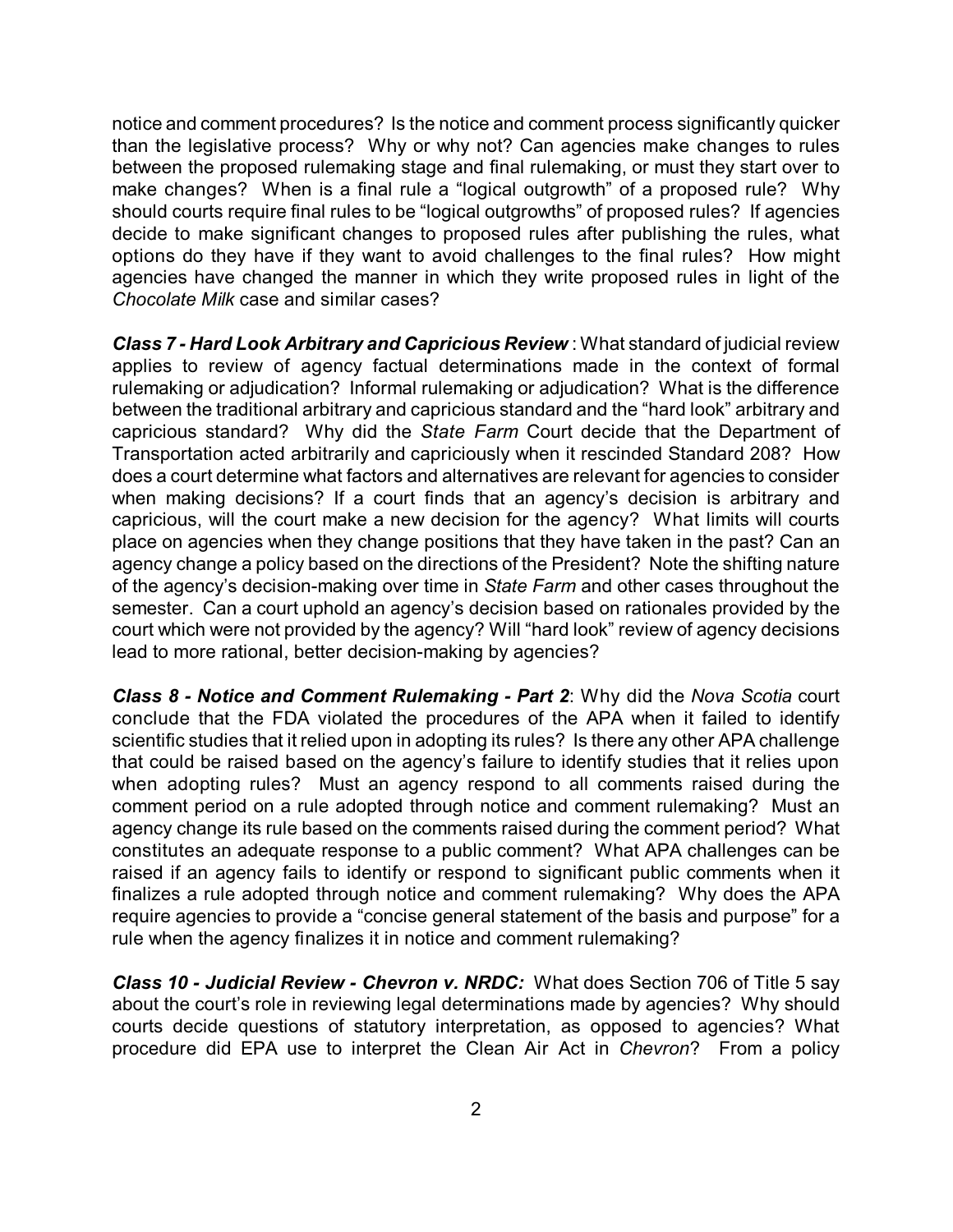standpoint, why did NRDC dislike EPA's interpretation of the statute? Had EPAinterpreted the term "stationary source" consistently over time? Did EPA's history regarding its interpretation of the term affect the Court's decision to defer or refuse to defer to EPA in the case? What is the two part test established by the *Chevron* Court? Did the Court uphold EPA's decision in the case? Why or why not? What are the policy reasons for deferring to agencies statutory interpretation, according to the *Chevron* Court? When courts apply Step One of *Chevron*, do they adopt a "clear statement" test?

*Class 11 - Judicial Review - Auer and Christensen:* Does *Chevron* apply to judicial review of an agency's interpretation of its own regulations? When will courts uphold an agency's interpretation of its own regulations? Why should courts defer to agency interpretations of their own regulations? Why should courts not defer? Does the timing of an agency's interpretation of its own regulations affect whether a court defers to it under *Auer?* What are the exceptions to *Auer* deference? What procedure did the agency use in *Christensen* to interpret the statute? Did the *Christensen* Court apply *Chevron* to review the agency's statutory interpretation? What test did the Court use to determine whether *Chevron* applied? What test would Justice Scalia use to determine whether to apply *Chevron*?

*Class 13 - Judicial Review - Brand X and King v. Burwell:* Why did Brand X Internet Services care about whether cable companies were providing telecommunications services under the Communications Act? If the Ninth Circuit previously decided the question, why wasn't the case decided based on stare decisis? When does the *Brand X* Court suggest an agency can adopt an interpretation of a statute that conflicts with an earlier judicial interpretation of the statute? Why does the Court determine that it is occasionally appropriate for a court to defer to an agency's interpretation of a statute that conflicts with an earlier judicial interpretation of the statute? Aren't courts the experts in statutory interpretation? Once the *Brand X* Court concluded that the Ninth Circuit, in the precedent case, had not found that the Communications Act clearly dictated a particularinterpretation of the statute, what additional findings did the Court have to make in order to uphold the agency's interpretation of the statute? On what basis did the challengers argue that the agency acted arbitrarily and capriciously and how did the Court respond? What was the statutory interpretation question at issue in *King v. Burwell?* Did the Court use the *Chevron* analysis to resolve the statutory interpretation question? If not, did they defer to the IRS interpretation under *Skidmore*? Why did the Court uphold the interpretation adopted by he IRS? Was the Court legislating?

*Class 14 - Interpretive Rules, Policy Statements and Guidance:* What are the advantages and disadvantages to agencies of making decisions through non-legislative rulemaking? What are the differences between a general statement of policy and a substantive rule and how can courts determine whether a policy adopted by an agency is a general statement of policy or a substantive rule? How are general statements of policy applied differently than substantive rules in the context of adjudication? How is an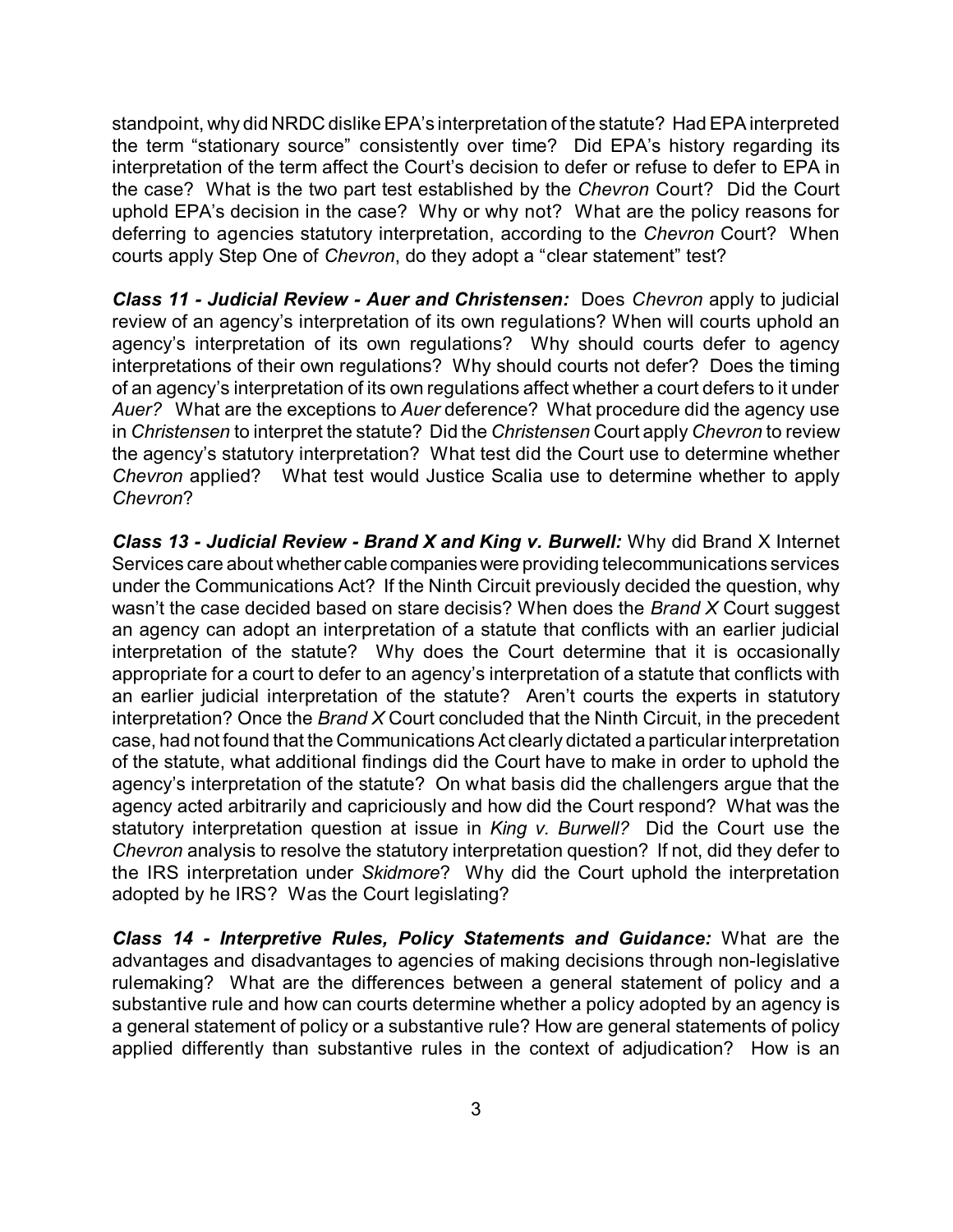interpretive rule different from a policy statement? What are procedural rules and why did the *Bowen* court determine that the rules in the case were or were not procedural rules? If the Department of Agriculture, in *Hoctor*, adopted the eight foot fence requirement through notice and comment rulemaking, would the court have likely upheld the requirement? Why did the court invalidate the agency's eight foot fence requirement? Was the *Hoctor* court establishing a rule that interpretive rules must be general, rather than specific?

*Class 16 - Standing - Injury in Fact:* Can a harm to the environment or an aesthetic harm be an "injury in fact"? Can a person who has suffered an injury that is shared by many other persons establish standing to sue, despite the fact that many other persons are injured in the same way? Why did the *Sierra Club* Court find that the plaintiffs lacked standing to sue? Can a person who has not yet been injured, but will be injured in the future by a defendant's action, demonstrate an injury in fact for standing? Why did the *Lujan* Court conclude that the plaintiffs lacked standing to sue? What is the "ecoystem nexus" theory for standing that was rejected by the *Lujan* Court? Will a procedural injury be a sufficient "injury in fact" for purposes of standing?

*Class 17 - Standing: Causation and Redressability; Associational Standing:* How does the "causation" analysis for standing compare to the causation analysis in Tort law? Why did the *Simon* Court conclude that the IRS interpretation of the Tax Code did not cause the injuries suffered by the indigent patients? Did *Massachusetts v. EPA* make it easier for plaintiffs to prove causation for purposes of standing? Are there limits on the reach of the *Massachusetts* Court's opinion? Did the *Massachusetts* Court change the redressability analysis for standing purposes in any way? After *Massachusetts,* can a plaintiff who has suffered a procedural injury demonstrate an "injury in fact" based solely on the violation of the procedural right? When can an association sue based on injuries to its members?

*Class 19 - Preclusion of Judicial Review:* Why would courts be reluctant to interpret a statute to preclude judicial review of agency action? Does that raise any constitutional concerns? Will a court ever find that a statute implicitly precludes judicial review or must preclusion be explicit? Will a court imply that a statute precludes review of an agency action if the statute explicitly authorizes review of other agency actions, but is silent regarding review of the agency action to be challenged? In deciding whether a statute precludes judicial review, do courts rely on any clear statement rules? Will courts consider legislative history, the structure of a statute, or the purposes of the statute when deciding whether the statute precludes judicial review of an agency action? Why did the *Block* Court conclude that the Agricultural Marketing Agreement Act precluded judicial review of the consumers' challenges to milk marketing orders?

*Class 20 - Committed to Agency Discretion:* Does the "committed to agency discretion by law" exception to judicial review apply to all discretionary actions by agencies? When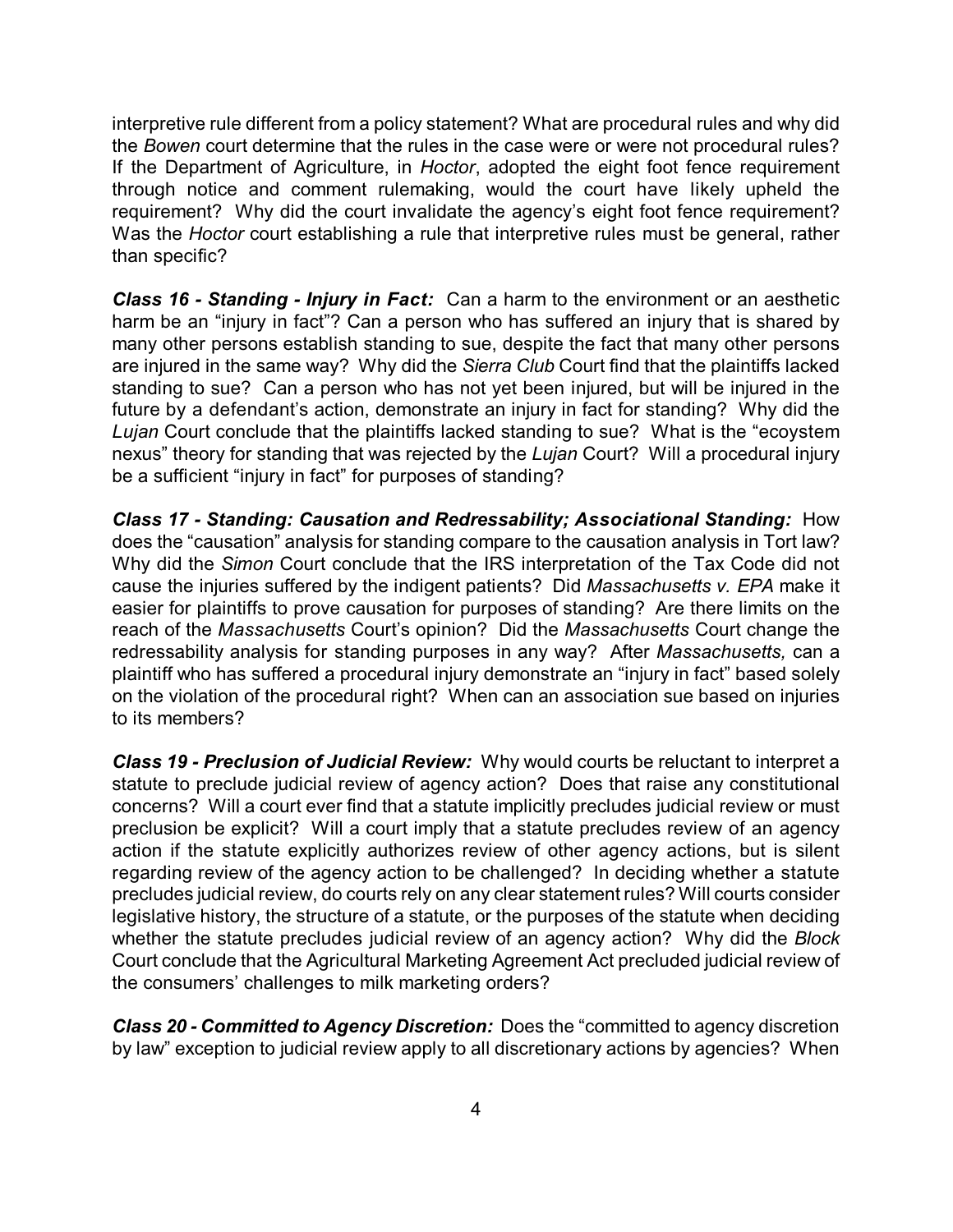did the *Overton Park* Court suggest that the exception applies? Does the Court's determination raise any constitutional concerns regarding delegation of authority to agencies? Why did the *Webster* Court find that the CIA Director's decision was committed to agency discretion by law? Do you agree with the Court? Was the decision based on statutory interpretation alone or did other concerns motivate the Court? Why did the *Webster* Court find that the challengers' constitutional claim was reviewable (not committed to agency discretion) if his other claims were not? Wasn't the action the same? How could it be committed to agency discretion for some purposes, but not for others? In *Heckler v. Chaney*, what enforcement actions did the challengers want the FDA to take and why did the agency refuse? Will a court ever review an agency's decision to not bring an enforcement action? Why or why not? Putting aside the question of whether the decision is committed to agency discretion by law, is an agency's refusal to take an enforcement action a "final agency action" that can be challenged in court?

*Class 22 - Non-Delegation Doctrine:* Are agencies legislating when they adopt rules? If so, does that violate Constitutional principles of separation of powers? How specific must a direction from Congress be to constitute an "intelligible principle" for agency rulemaking? Do courts use normal tools of statutory interpretation to find "intelligible principles"? Can they examine the structure of the statute, legislative history and the purposes of the statute to find an "intelligible principle"? Is delegation of legislative authority to an agency without standards appropriate if a court can review the agency's actions de novo? Can a broad delegation of legislative authority to an agency be saved by a narrowing interpretation of the authority by the agency? Did the *Benzene* Court find that Congress delegated unconstitutionally broad authority to OSHA? How did the broad delegation affect the Court's interpretation of the statute?

*Class 23 - Brown and Williamson; Pre-emption:* How did the FDA interpret its authority to regulate cigarettes under the Food, Drug and Cosmetic Act prior to 1996 and how did it change its interpretation after 1996? Did the Court use the *Chevron* analysis to resolve the statutory interpretation question? If the Court used the *Chevron* analysis, did it resolve the question at step one or step two? Why did the Court conclude that the agency did not have the authority to interpret the statute in the manner that it did? Did the agency's change in interpretation of the statute impact the Court's statutory analysis in any way? Are there any presumptions regarding federal preemption of state law? Can federal laws implicitly preempt state laws? If so, when? Did the *Wyeth* Court conclude that it was impossible to comply with both federal and state laws? Did the Court find that compliance with state law would frustrate the purposes of federal law? Why did the *Medtronic* Court find that federal law preempted state regulation of medical devices while the *Wyeth* Court found that federal law did not preempt state regulation of drug labeling?

*Class 25 - Adjudication; Procedural Due Process:* What procedures does the APA require for informal adjudication? Why doesn't the APA provide more robust procedural requirements for informal adjudication? Are there any differences between the procedures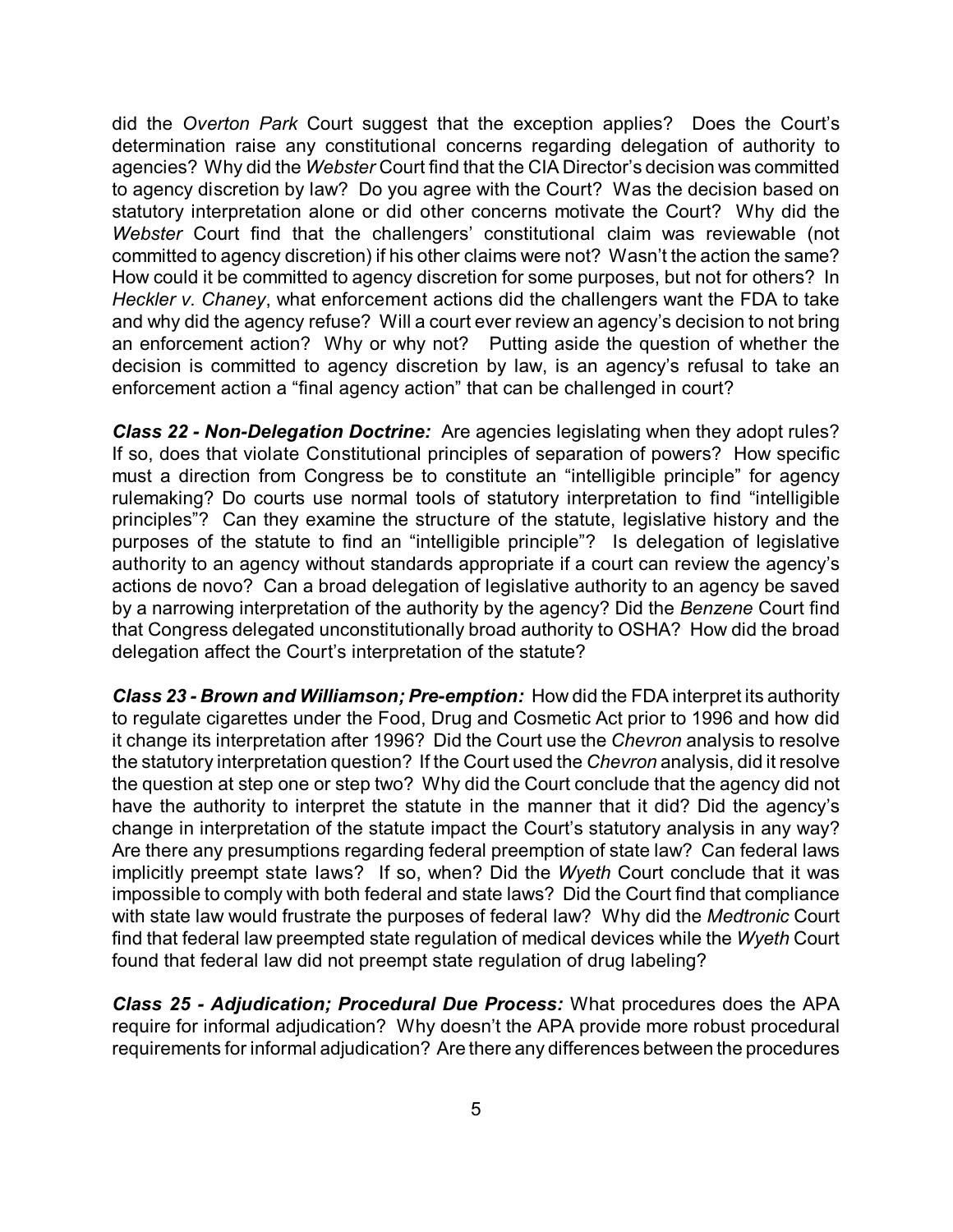required by the APA for formal adjudication and the procedures required for a trial? What is the Constitutional basis for the due process limits on agencies? Does due process require notice and an opportunity for a hearing when agencies engage in rulemaking? Why or why not? What was the traditional distinction between rights and privileges for due process purposes? What was the precise interest that the challengers claimed was protected by due process in *Goldberg?* What was the source of the challengers' protected property interest in *Goldberg*? Did the government argue that the challengers' interest in *Goldberg* was not a protected property interest? What was the precise interest that the challenger claimed was protected by due process in *Roth*? What was the source of the challenger's protected property interest in that case? When will a statute create a protected property interest? What liberty interests are protected by the due process clause? Is there a protected liberty interest in a good reputation?

*Class 26 - Procedural Due Process - Part 2:* Can protected property interests derive from state statutory law? Common law? Can oral agreements form the basis for protected property interests? Can employee manuals or state guidelines form the basis for protected property interests? How did the *Goldberg* Court determine what procedures were required by due process before the government could terminate the challengers' AFDC benefits? What procedures did the Court determine were required by due process? How do those procedures compare to the list of procedures identified by Judge Friendly regarding the full range of procedures that could be alleged to be required by due process? How is the test used by the *Matthews* Court to determine the range of procedures required by due process different from the test used by the *Roth* Court? How is the interest of the challengers in *Matthews* different from the interest of the challengers in *Roth* and how does that affect the *Matthews* Court's due process analysis? Why does the *Roth* Court suggest that the government has an interest in ensuring that AFDC beneficiaries are not deprived of their benefits while the *Matthews* Court does not identify a similar government interest in ensuring that disability beneficiaries are not deprived of their benefits?

**Class 28 - Procedural Requirements forInformal Adjudication:** Are agencies required to make formal fact findings or support decisions made in informal adjudication with a record? Must they explain their decisions made through informal adjudication? Did the DOT make any fact-findings or explain why it decided to authorize construction of a federal highway through a city part in the *Overton Park* case? Can a court determine whether an agency has complied with statutory requirements or made a rational decision if the agency does not make fact findings to support its decision or explain the reasoning behind its decision? What standards of review did the Court reject in *Overton Park* and why? Did the *Overton Park* Court find that the DOT acted within its statutory authority? Was the agency authorized, under the statute, to consider the cost of alternatives in determining whether alternatives were feasible and prudent? Did the Court find that the DOT's action was arbitrary and capricious? Did the Court invalidate the agency's decision?

## *Class 31 - Formal Adjudication - Review of Factual and Legal Determinations:* What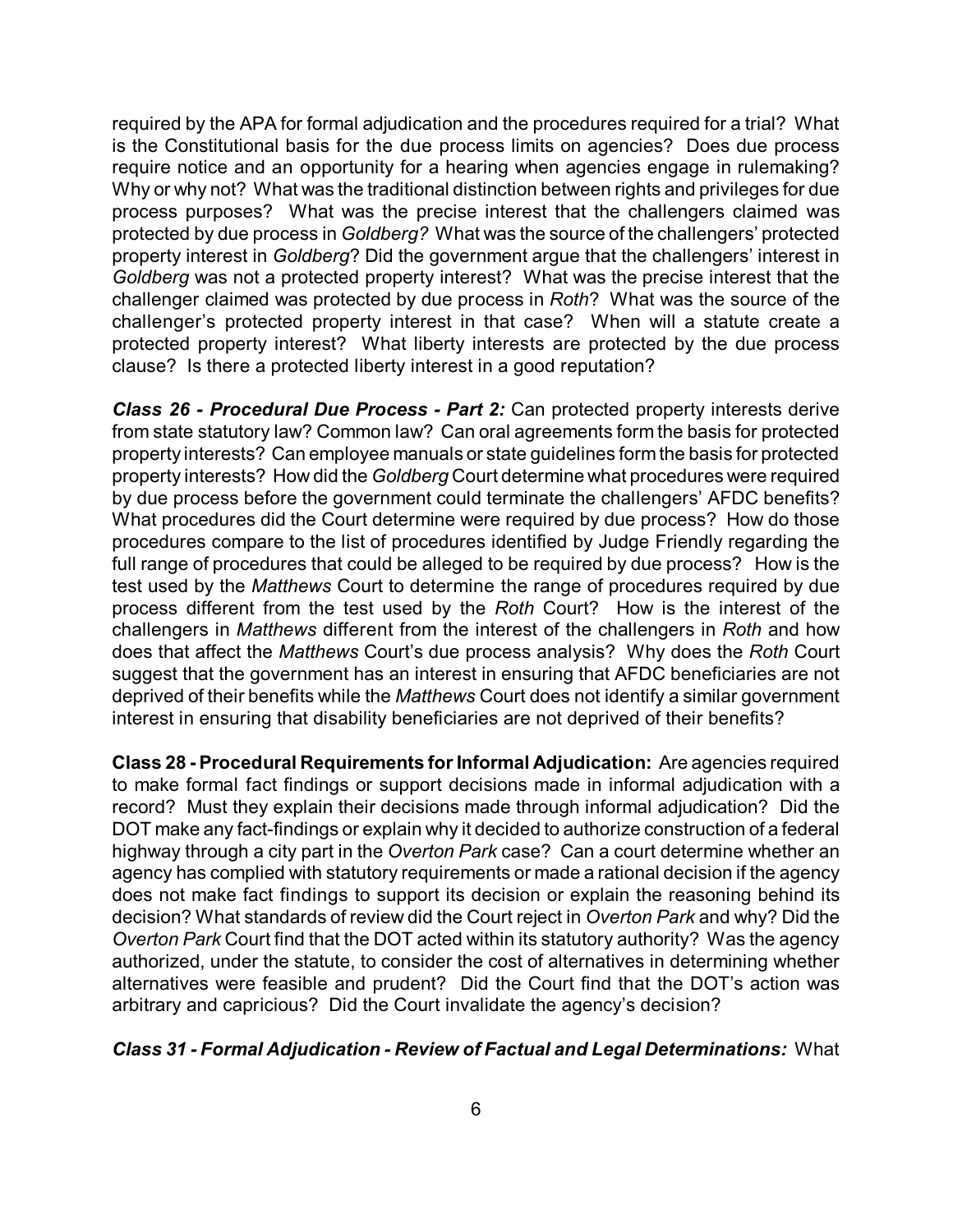standard of review applies when courts are reviewing an agency's fact-finding in formal proceedings? Was the *Universal Camera* Court interpreting the substantial evidence standard from the APA? In determining whether there is "substantial evidence" to support an agency's fact-finding, will courts limit their review to the evidence that supports the agency's fact-finding or will they examine the evidence that supports and detracts from the agency's conclusions? How much evidence is required to meet the "substantial evidence" requirement? How does the standard compare to the directed verdict standard or the standard appellate courts apply when reviewing trial court fact-finding? Does the fact that an ALJ reached a different factual conclusion than the agency impact whether the agency's fact-finding is supported by "substantial evidence"? Does the nature of the facts being found by the agency impact the level of deference accorded to agencies under the "substantial evidence" test? What standard or test do courts use when reviewing an agency's interpretation of a statute in the context of formal adjudication? In the *Cardozo-Fonseca* case, when does Justice Scalia suggest a court should defer to an agency's statutory interpretation under *Chevron* Step One?

*Class 32 - Triggering Formal Adjudication / Procedural Violations:* What is the trigger for formal adjudication procedures? In *Seacoast*, why did the court conclude that formal adjudication procedures were required? Did the court identify any presumptions? Did the court accord any deference to the agency's interpretation of the statute regarding the procedures required? Did EPA comply with the procedures required for formal adjudication in *Seacoast*? If not, did the court require EPA to comply? Why or why not? Did the D.C. Circuit, in the *Chemical Waste Management* case apply a presumption in favor of formal adjudication? If not, why not, and why did the court conclude that formal adjudication was not required for EPA's action? Did the court find that due process required EPA to use additional procedures? Why did the 1<sup>st</sup> Circuit, in *Dominion Point,* find that EPA was not required to use formal adjudication procedures when issuing a permit and granting a variance when the Circuit interpreted the same statute to require formal adjudication for those actions in the precedent *Seacoast* case? Why didn't the court apply stare decisis?

*Class 33 - Ex Parte Contacts in Adjudication / Estoppel:* How is an "ex parte communication" defined in the APA? What limits does the APA impose on ex parte communications in formal proceedings? Why should ex parte communications be limited in formal proceedings by agencies? How broad is the definition of "interested person" under the APA for purposes of the prohibition on ex parte communications? What is the remedy under the APA for a prohibited ex parte communication? Other than the procedural challenge under the APA, are there any other grounds upon which an agency's decision could be invalidated if the agency made the decision based upon an undisclosed ex parte communication? What limits are imposed on ex parte communications in informal adjudication? What must a challenger prove in order to prevail on a claim of estoppel against the government? Why did the *Schweiker* Court conclude that the United States should not be estopped? Was the Court's decision influenced by the fact that the